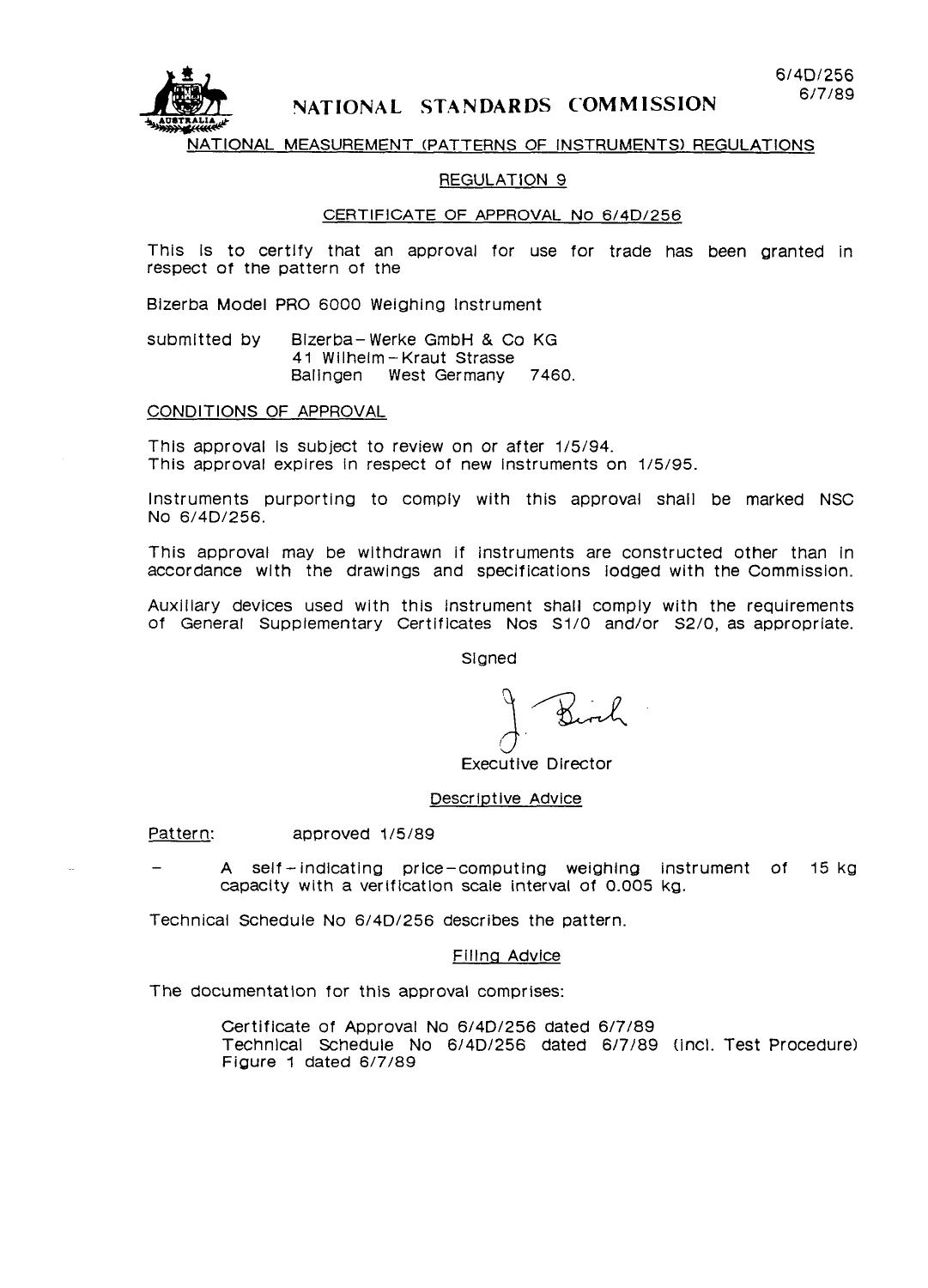

# NATIONAL STANDARDS COMMISSION

### TECHNICAL SCHEDULE No 6/4D/256

Pattern: Bizerba Model PRO 6000 Weighing Instrument.

Submittor: Bizerba-Werke GmbH & Co KG 41 Wilhelm-Kraut Strasse Baiingen West Germany 7460.

## 1. Description of Pattern

A self-indicating price-computing weighing Instrument of 15 kg capacity with a verification scale Interval of 0.005 kg (Figure 1). The instrument has unit price to \$999.99/kg and price to \$9999.99, and may be fltted wlth output sockets for the connectlon of peripheral and/or auxiliary devices.

The instrument may be as shown in Figure 1 or with the purchaser's display In a separate housing.

1.1 Zero

Zero is automatically corrected to within  $\pm$  0.25e whenever power is applied and whenever the Instrument comes to rest within 0.5e of zero. The zero IlQht illuminates whenever zero is set within 0.25e.

The Instrument has an initial zero-setting device with a nominal range of 10% of the maximum capacity of the instrument.

#### 1.2 Display Check

A display check Is initlated whenever power Is applied.

1.3 Tare

A semi-automatic taring device of up to 9.995 kg capacity may be fitted.

#### 1.4 Markings

Instruments are marked with the following data, together in one location:

Manufacturer's name or mark Serial number NSC approval number NSC No 6/4D/256 Accuracy class and the contract of the contract of the contract of the contract of the contract of the contract of the contract of the contract of the contract of the contract of the contract of the contract of the contrac Maximum capacity **Max** ................... kg \* Minimum capacity **Minimum capacity Minimum capacity** Veriflcatlon scale Interval e=d= . . . . . . . . . kg \* Maximum subtractive tare

## \* Repeated in the vicinity of each reading face.

#### 1.5 Levelling

The Instrument is provided with adjustable feet and adjacent to the level lndicator is a notlce advislng that the instrument must be level when in use.

 $\dots/2$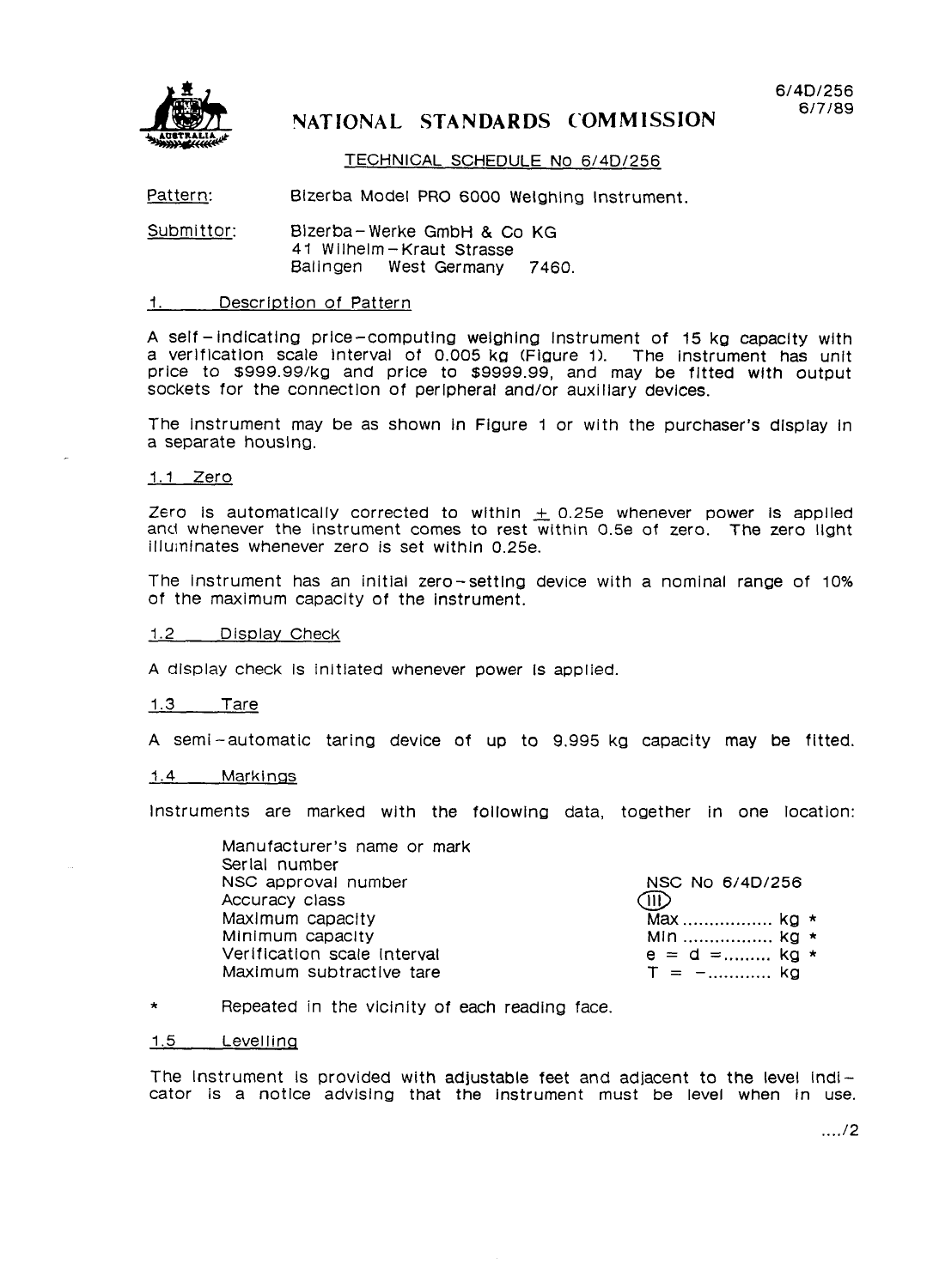Technical Schedule No 6/4D/256

Paqe 2

#### 1.6 Verlficatlon Provision

Provision is made for a verification mark to be applied.

#### TEST PROCEDURE

instruments should be tested In accordance with any relevant tests specified in the Inspector's Handbook. The results shall not exceed the maximum permisslble errors speclfled In Document 116, 2nd Edltlon, October 1986.

#### lnltial Zero-setting

Apply a load equal to the nominal initial zero-setting range plus 5%, then turn the power off, and back on; the instrument should not rezero.

Apply a load equal to the nominal initial zero-setting range less 5%, then turn the power off, and back on; the instrument should rezero. From this new zero point, perform a normal load test as per the Inspector's Handbook.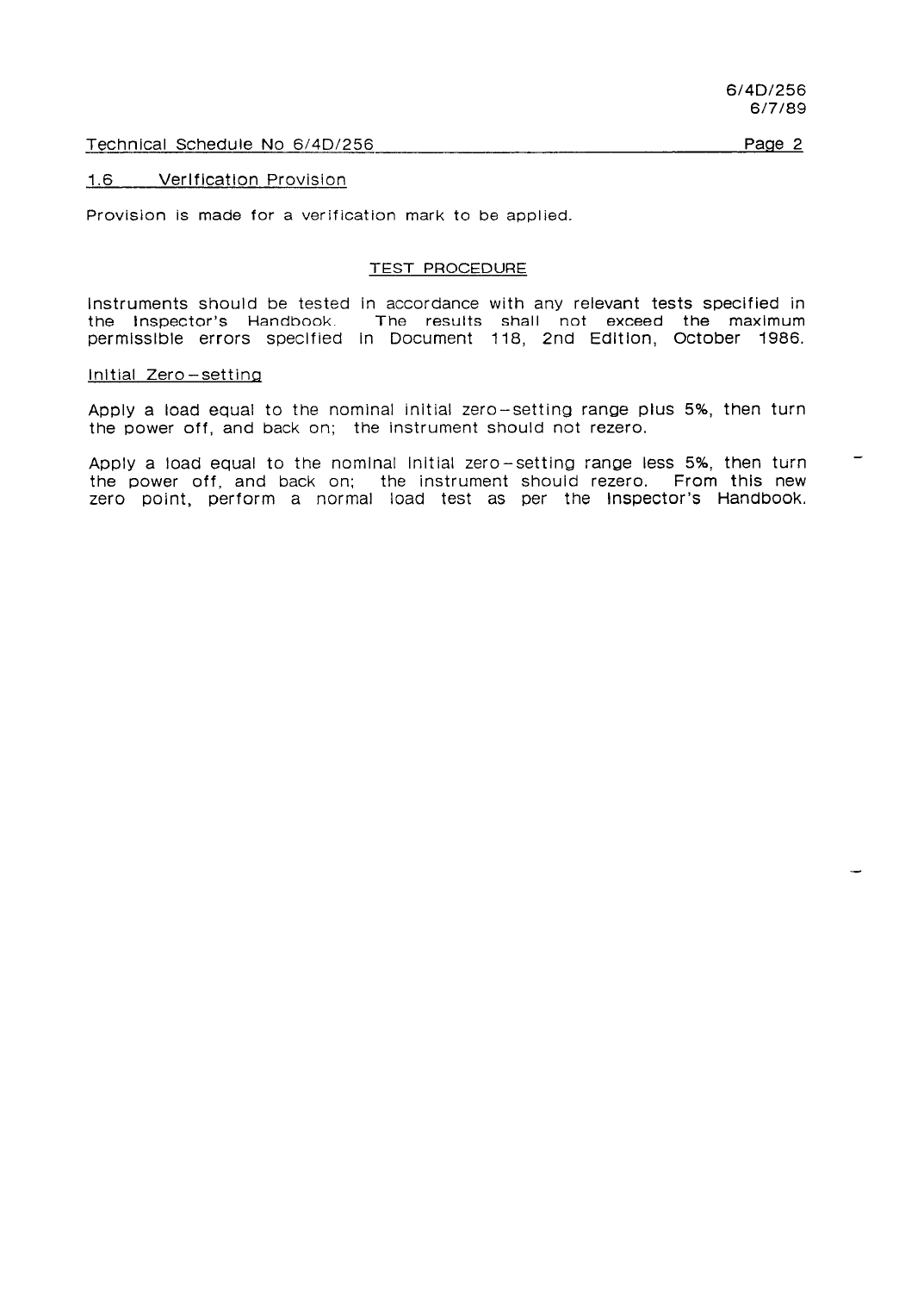**National Standards Commission** 



# NOTIFICATION OF CHANGE

# CERTIFICATE OF APPROVAL No 6/4D/256

# CHANGE No 1

The following change is made to the approval documentation for the

Bizerba Model PRO 6000 Weighing Instrument

submitted by Bizerba-Werke GmbH & Co KG 41 Wilhelm-Kraut Strasse Balingen West Germany 7460.

In Technical Schedule No 6/4D/256 dated 6/7/89, delete the 2nd sentence (referring to a zero light) from the 1st paragraph of clause  $1.1$  Zero. (The model PRO 6000 is not fitted with a zero light.)

Signed and sealed by a person authorised<br>under Regulation 9 of the National Regulation 9 of the Measurement (Patterns of Instruments) Regulations to exercise the powers and functions of the Commission under this Regulation.

J Binh